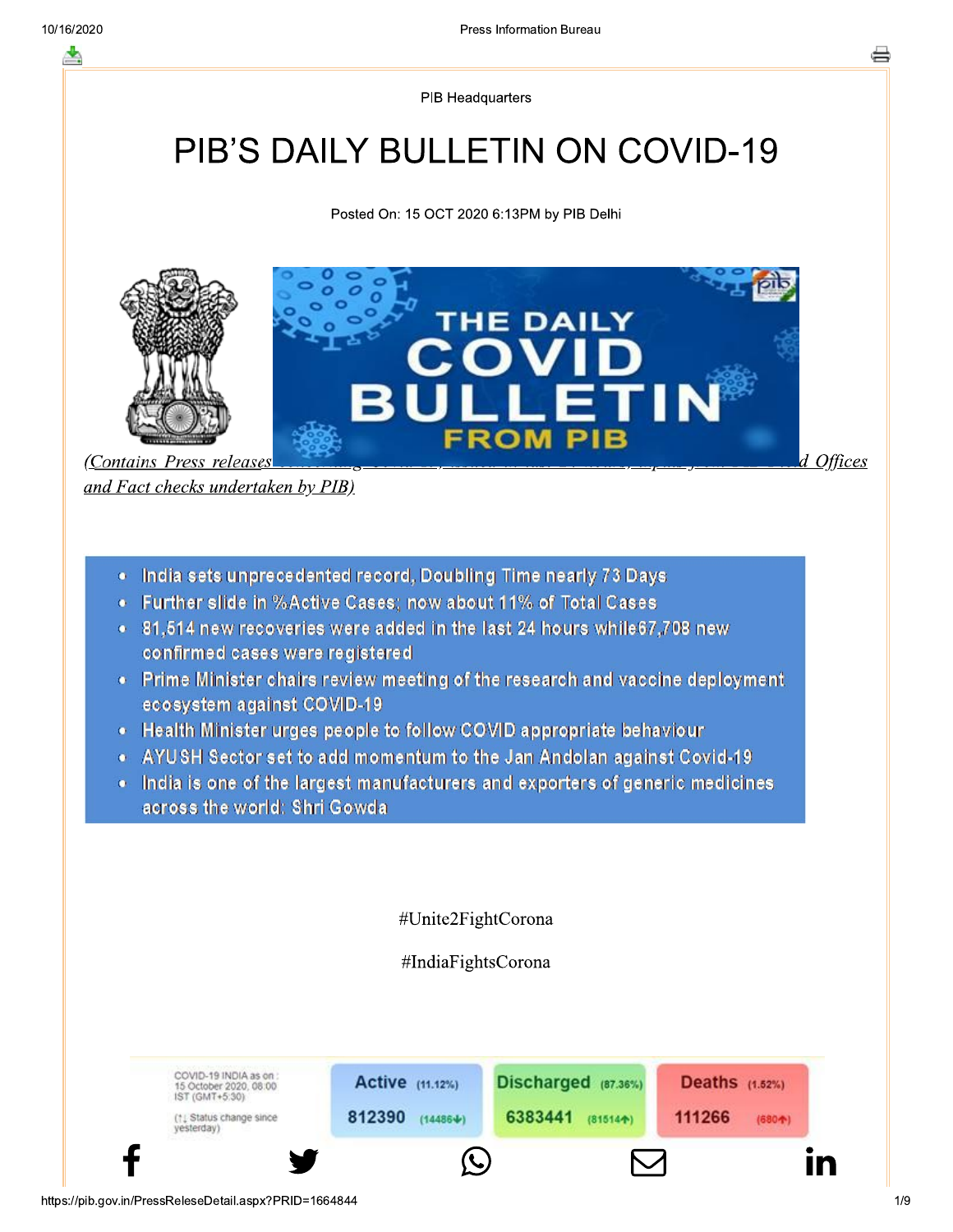

\* 'Recovered' and 'Active' bar plots (for states) are to scale; the 'Deaths' plot is NOT to scale

@COVIDNewsByMIB

India sets unprecedented record, Doubling Time nearly 73 Days, Further slide in %Active Cases; now about 11% of Total Cases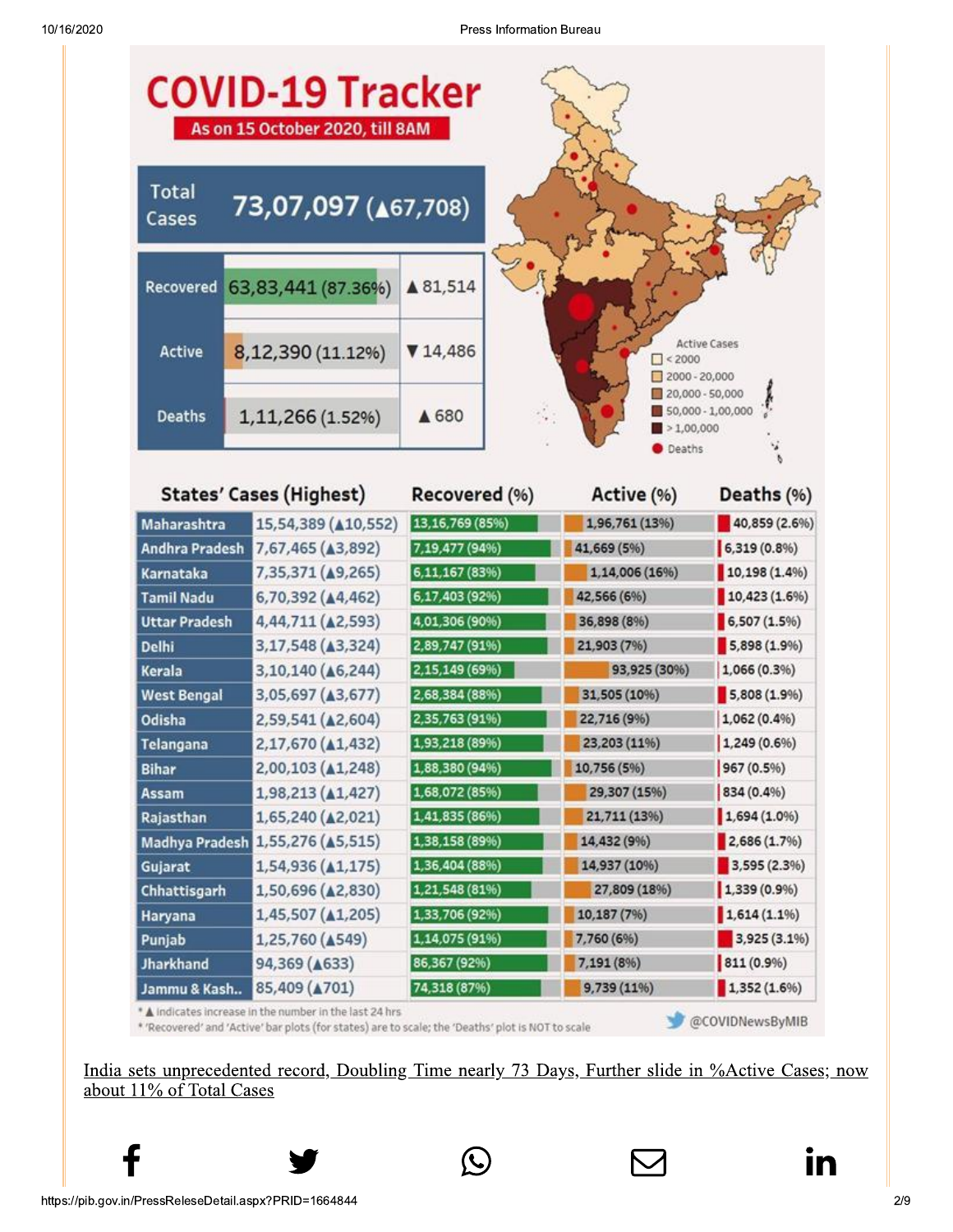India is reporting a progressively high increase in the recoveries and a persistent decline in the percentage active cases. It is now almost 73 days (72.8 days). This indicates a substantial fall in the daily New Cases and the consequent increase in time taken to double the Total Cases. India has come a long way from registering a doubling rate of 25.5 days in mid-August to now registering a doubling rate of nearly 73 days. 81,514 new recoveries were added in the last 24 hour. With this, the total number of recoveries are nearly 64 Lakh (63,83,441). Higher number of single day recoveries is also reflected in the continuous increase in the national recovery rate, which has crossed 87% and now is 87.36%. 10 States/UTs account for 79% of the new recovered cases. Maharashtra has contributed more than 19,000 to the single day recoveries followed by Karnataka with more than 8,000 recoveries. Presently the active cases comprise 11.12% of the total positive cases of the country standing at 8,12,390. They have been below the 9 lakh mark for a week now. 67,708 new confirmed cases were registered in the last 24 hours in the country. 77% of new confirmed cases are from 10 States and UTs. Maharashtra has the highest number with more than 10,000 cases followed by Karnataka with more than 9,000 cases. 680 case fatalities have been reported in the past 24 hours. These have been sustained below the 1000 mark since 12 days. Of these, nearly 80% are concentrated in ten States/UTs. More than 23% of new fatalities reported are from Maharashtra (158 deaths).

For details :

### PM chairs review meeting of the research and vaccine deployment ecosystem against COVID-19

Prime Minister Shri NarendraModi took a review meeting of the research and vaccine deployment ecosystem against the COVID-19 pandemic including testing technologies, contact tracing, drugs and therapeutics etc. The meeting was attended by Union Health Minister Shri Harsh Vardhan; Member (Health), NITI Aayog; Principal Scientific Advisor; senior scientists; and other officials. The Prime Minister appreciated the efforts made by Indian vaccine developers and manufacturers to rise to the COVID-19 challenge, and committed to continue government facilitation and support for all such efforts. The Prime Minister stated that regulatory reform was a dynamic process, and experts in every current and emerging domain should be used by the regulator proactively, as many new approaches have emerged. The Prime Minister took stock of Health Ministry's comprehensive distribution and delivery mechanism for vaccines. This includes mechanisms for adequate procurement, and technologies for bulk-stockpiling, filling vials for distribution and ensuring effective delivery. The Prime Minister reiterated the country's resolve to provide cost effective, easily available and scalable solutions for testing, vaccine and medication, not only for India but for the entire world.

For details :

Dr Harsh Vardhan chairs Inter-ministerial Meeting to boost 'Whole of Government' approach for FSSAI's 'Vision 2050'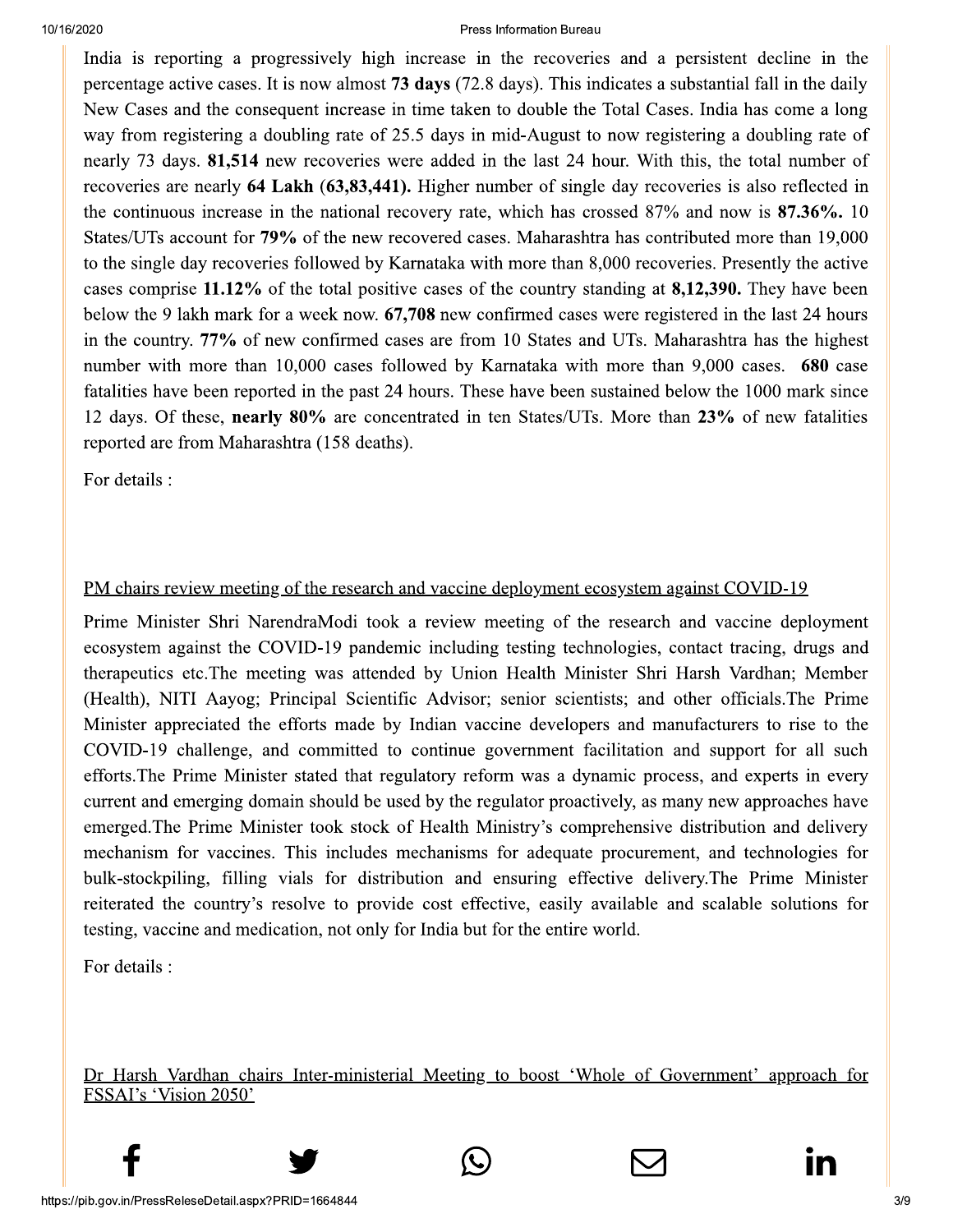Dr Harsh Vardhan, Union Minister for Health and Family Welfare today presided over an interministerial meet with FSSAI and senior officials of various ministries to build a 'Whole of Government' approach to achieve 'Vision 2050' of the eat Right India Movement. The Union Minister took note of the fact the economic cost of food borne diseases in India is estimated to be a whooping \$15 billion. While Wasting (21%), Underweighting (36%), Stunting (38%) are common among children, with 50% of women and children suffering from anaemia; prevalence of Obesity has doubled in the decade (2005-2015) from 9.3% to 18.6% among males and from 12.6% to 20.7% among females with a corresponding rise in deaths due to NCDs. Thus, to move from Food Security to Nutrition Security, these line ministries are expected to come together to form a common platform to determine common goals and strategy and synergize their actions accordingly. Dr. Harsh Vardhan taking note on the alarming statistics said, "'Eat Right India' and 'Fit India' Movement will prove to be game changers in the health sector of the country. The results will be visible for all of us in the coming ten years."

For details:

### Dr. Harsh Vardhan holds a meeting on 'Jan Andolan' and COVID Appropriate Behaviour with Heads of all AIIMS and CentralGovernment Hospitals

Union Minister of Health & Family Welfare, Dr. Harsh Vardhan held a meeting through video conferencing to review the activities taken under the "Jan Andolan" on COVID Appropriate Behavior with the Heads of all AIIMS and Central Government Hospitals, yesterday. Highlighting the importance of the coming months in the country's collective fight against the pandemic, Dr Harsh Vardhan said, "We are now entering into the tenth month of our fight against COVID-19. It was on the 8<sup>th</sup> of January when we had our first meeting of the expert group. Since then, the journey has been relentless. But today, we can proudly say that we have created significant infrastructure for our fight against COVID which includes over 90 lakh beds, over 12,000 quarantine centres and more than 1900 labs." He expressed deep gratitude and salutations for the tireless and dedicated efforts by all warriors and expressed grief over the death of those warriors who sacrificed their life saving others. Urging people across the country to follow the clarion call of the Hon. Prime Minister as part of the 'Jan Andolan' launched on the 8<sup>th</sup> of this month, Health Minister urged people to follow COVID appropriate behavior. He said, "The virus has adversely affected the whole world. But simple precautionary measures are effective in preventing the corona virus to a large extent. Wearing mask/face cover especially in public spaces, and following hand and respiratory etiquettes are the cardinal principles of social vaccine."

For details :

### AYUSH Sector set to add momentum to the Jan Andolan against Covid-19, Nearly 2000 take the COVID-19 pledge

The Ministry of AYUSH has launched the Jan Andolan Campaign on COVID-19. This Andolan is regarding "Public Health Response to COVID-19: Campaign for COVID-Appropriate Behaviour" which has been launched by the Hon. Prime Minister through a tweet on the  $g<sup>th</sup>$  of this month to excourage people across the country to adopt and encourage biler to adopt COVID appropriate behaviours he view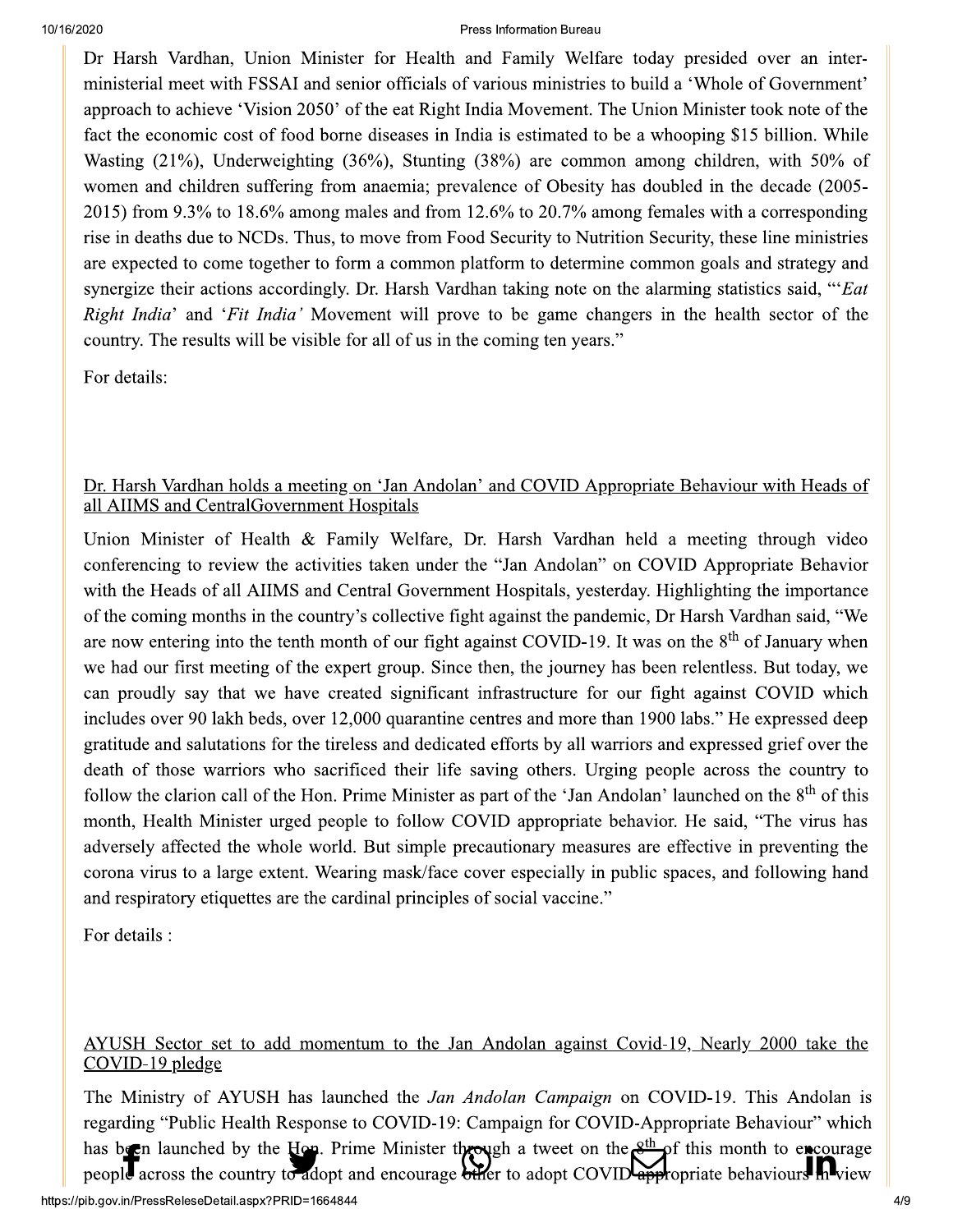of the upcoming festivals and winter season. The Ayush professionals work closely with the public, and hence the sector is gearing up to add momentum to this campaign. The Jan Andolan Campaign will be driven by people's participation. In the Ayush Sector, the practitioners and other Ayush professionals will act as catalysts for dissemination of relevant information throughout the country. The campaign emphasizes on "Unlock with Precautions". The three key messages which are being highlighted across the sector are - "Wear Mask, Follow Physical Distancing, and Maintain Hand Hygiene". To make the campaign a success, partnerships are being formed among the Ministry's attached and subordinate offices and PSUs with private sector industry and academia. Ayush Directorates in States and UTs with Ayush dispensaries supported by the National Ayush Mission of Ministry of AYUSH under them, the States and UTs Ayush Directorates are important stakeholders, and will be a major network for this Ministry for spreading the instant behavioral change communication.

For details :

### <u>'Ayurveda for Covid-19' to be the main theme of 5th Ayurveda Day</u>

Potential role of Ayurveda in the management of the Covid 19 pandemic will be the focus of this year's 'Ayurveda Day' observation. The Ayurveda Day is being observed every year from 2016, on the day of DhanwantriJayanti. This year it falls on 13<sup>th</sup> November 2020. The Objective of Ayurveda Day is to focus on strengths of Ayurveda and its unique treatment principles, to work towards reducing the burden of disease and related mortality by utilising the potential of Ayurveda, to tap into the potential of Ayurveda to contribute towards National Health Policy and National Health programmes, and to promote Ayurvedic principles of healing in society. Thus, Ayurveda Day is more an occasion of re-dedication to the profession and the society, than one of festivities or celebrations.

For details

### India is one of the largest manufacturers and exporters of generic medicines across the world: Shri DV Sadananda Gowda

Union Minister for Chemicals and Fertilizers Shri DV Sadananda Gowda has said India is one of the largest manufacturers and exporters of generic medicines across the world. During initial phase, he said, HCQ and Azithromycin was identified as one of medicines under treatment protocol for covid-19 in emergency cases. Referring to India supplying these medicines to more than 120 countries across the world, he underlined that India thereby earned the reputation of reliable supplier of medicines. Addressing the virtual Latin America & Caribbean session on 'Reimagining Distances', during LEADS 2020, organised by FICCI late last evening Shri Gowda said that Indian pharma sector can grow to \$65 billion industry by 2024.

For details :

Finance Minister Smt. Nirmala Sitharaman attends the G20 Finance Ministers and Central Bank **Fors Meeting through w Heo conferencing**  $\mathcal{K}_{\mathcal{L}}$ ın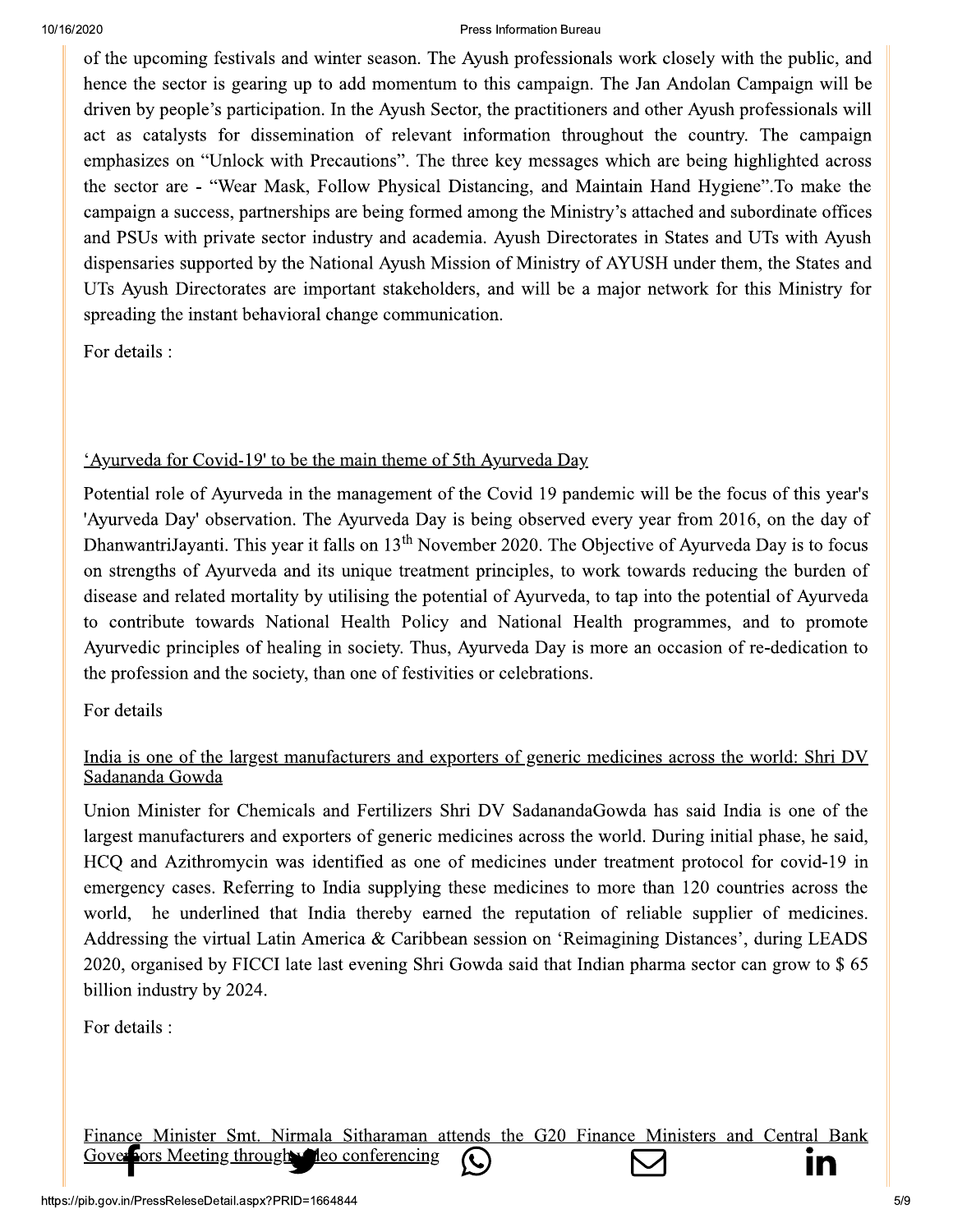Union Minister for Finance & Corporate Affairs Smt. Nirmala Sitharaman participated in the G20 Finance Ministers and Central Bank Governors meeting yesterday through video conferencing. Ministers and Governors of G20 countries had gathered to discuss the current global economic outlook and G20's response to the COVID-19 pandemic, along with other G20 Finance Track priorities for the year 2020. In the first session, the Finance Minister spoke on updates to the G20 Action Plan in response to COVID-19 which was endorsed by the G20 Finance Ministers and Central Bank Governors on April 15<sup>th</sup> 2020. Smt. Sitharamanemphasised that the updated commitments in the G20 Action Plan have to be kept relevant in the current policy context for the action points to remain effective as a policy response to COVID-19. Explaining the core guiding principles for the updation of the G20 Action Plan commitments, Smt. Sitharaman highlighted the need to balance the health and economic objectives in the recovery plans. Adding to this, the Finance Minister also spoke about the need to consider heterogeneity of policy responses among member countries, international spillovers from domestic policy actions and reforms required in the global regulatory regimes particularly with respect to the procyclicality of credit rating downgrades.

For details :

### Telephone conversation between President of India and President of Turkmenistan

The President of India, Shri Ram NathKovind, received a telephone call today (October 15, 2020) from His Excellency Mr GurbangulyBerdimuhamedov, the President of Turkmenistan. The leaders acknowledged the warm and cordial relations between the two countries underpinned by historical and civilizational links. They noted with satisfaction the sustained momentum of cooperation in diverse areas. The leaders agreed on the immense potential that exists in trade and economic spheres and noted the success of joint collaboration between Indian and Turkmen companies, particularly in the pharmaceutical sector.

For details :

### Para-archer Ankit tests Covid positive, shifted by SAI authorities to hospital in Sonepat

Para-Archer Ankit, who is a part of the national camp underway at SAI NRC Sonepat, has tested positive for Covid-19. To ensure proper treatment and close monitoring of his vitals, he was shifted to the BhagwanDass Hospital in Sonepat on Wednesday. The Para-Archery camp had commenced on October 5th and all campers including eight archers had reported to the camp after submitting their negative Covid RT-PCR test reports. As per the SOPs set up for the camp, samples of all campers were taken on October 12th for re-testing where Ankit's report was found to be positive. He was immediately shifted to the isolation ward created above the medical centre at the SAI NRC Sonepat, before being moved to the hospital.

For details :

### **INPUTS FROM PIB FIELDY TFICES**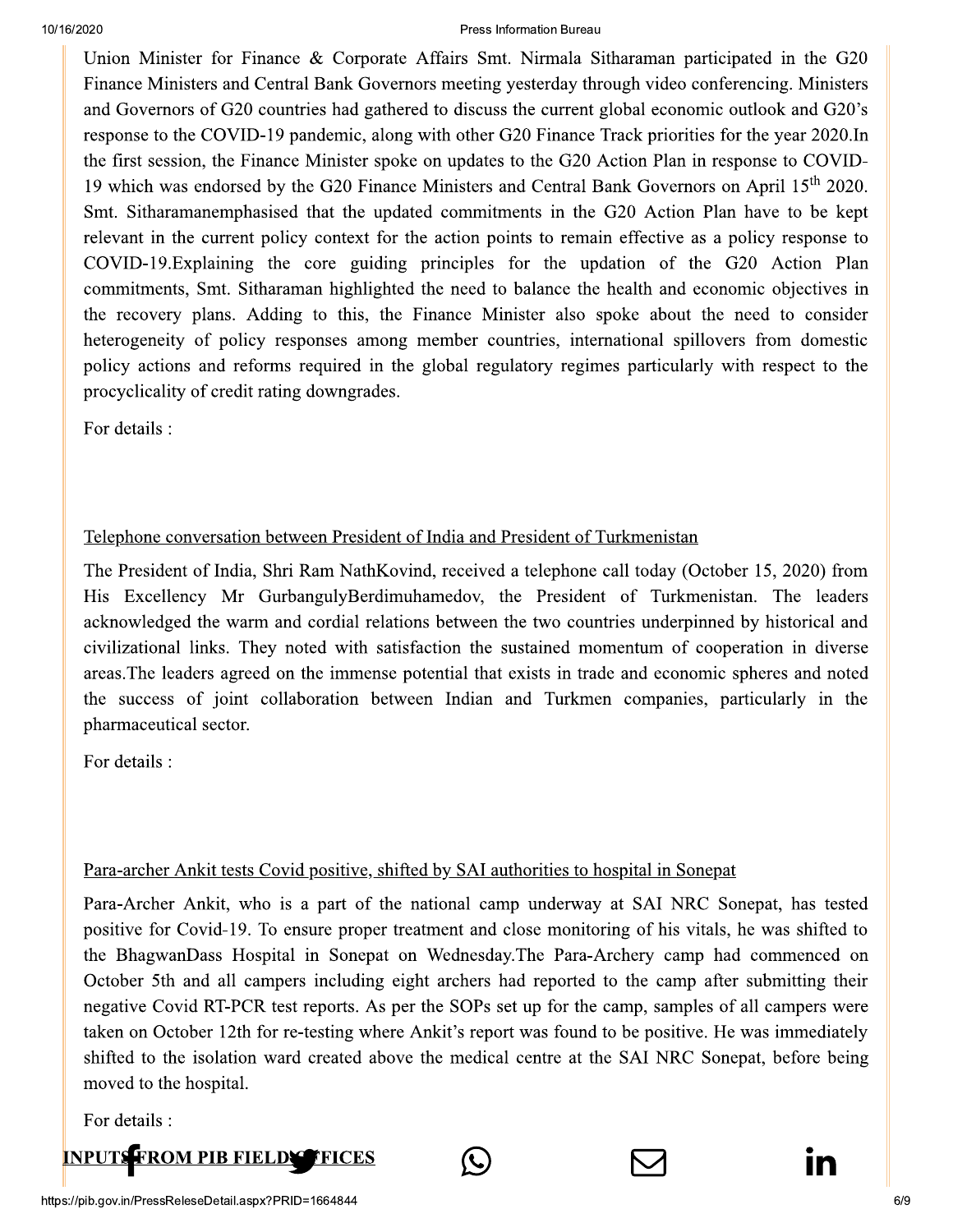- Maharashtra: As part of its 'Mission Begin Again', the Maharashtra Government today allowed reopening of libraries, higher education institutions that require research or lab work, Metro Rail Services, business exhibitions and weekly markets. In an order issued by the state government, all these activities will be allowed to reopen from Thursday in all places outside the containment zones.
- Gujarat: The Gujarat High Court will close its premises for the second time during the Covid-19 pandemic from October 16 to October 19 for complete sanitisation. The Registrar General of the high court issued a circular on Wednesday saying that antigen tests will also be conducted for the lawyers and staff during that period. The state's cumulative Covid-19 cases crossed 1.55 lakh on Wednesday as the number of patients discharged continue to exceed that of tested positive.
- Rajasthan: Rajasthan Chief Minister Ashok Gehlot has decided to get a social audit of Covid-19 welfare programmes done with the help of non-government organisations, a first for the country. During the pandemic, especially during the lockdown, the Rajasthan government took initiatives to help the needy through schemes such as Rs 3,500 one-time financial assistance to meet daily requirements, paid in three instalments; free ration to the needy and social security pension among other measures.
- Madhya Pradesh: In Madhya Pradesh, all the temples of GodnessDurga of the state will remain open during Navratra and devotees will be able to visit temples comfortably and easily. In view of the Corona infection, the Chief Minister Shivraj Singh Chouhan has appealed to the people of the state to perform Pooja at home as far as possible and not to assemble in crowds in the temples.
- Assam: In Assam during the last 24 hours 139,868 COVID-19 tests performed and out of them 1427 cases detected positive. The total COVID-19 tally reached to 198213 in the state.
- Meghalaya: 176 individuals have recovered from coronavirus in the State today. Total active cases in Meghalaya reached to 2339. Out of them 122 are from BSF and Armed forces.
- Kerala: Chief Minister Pinarayi Vijayan inaugurated the Institute of Advanced Virology in Thiruvananthapuram today. The Institute will conduct research on various viruses, viral infections and review its clinical aspects. State Child Rights Commission has directed that the educational institutions in the state should allow 25 percent deduction in the fees this year considering the pandemic crisis. The Commission made it clear that the order will be applicable for government, CBSE and ICSE schools. Meanwhile, 6,244 new Covid-19 cases were reported in Kerala yesterday. Currently there are 93,837 patients undergoing treatment and 2.78 lakh people under observation. The present death toll is 1066.
- Tamil Nadu: Tamil Nadu continues to see a dip in Covid cases; for the third day in a row, new infections dipped marginally in the State, with 4,462 persons testing positive for Covid-19 on Wednesday. While 5,083 persons were discharged, the deaths of 52 more persons were registered. Chennai records only 2% of last year's dengue cases so far; the southwest monsoon, which is when dengue cases peak, is nearing its end in the city.

"Hospitals which may be busy with Covid-19 may not have treated cases accordingly or there may have been a lesser number of cases," said a senior GCC official.

- Karnataka: Candidates get Covid test done once in two days for the Karnatakabypolls. State Government on Wednesday released a set of guidelines to be followed this Dasara and Deepavali festival season in the light of the pandemic: cracker sale from Nov 1 to 17; small crowds for Dasara. Doctors in Karnataka have begun to come across patients with co-infections – Covid-19 along with another disease, making it difficult to detect the second one and plan treatment for both conditions. These conditions include malaria, typhoid, tuberculosis, dengue, H1N1 and bacterial pneumonia.
- Andhra Pradesh: Cinema halls and multiplex screens remained shut in Andhra Pradesh though the Centry permitted them to reset in to half capacity if the today under Unlos  $\sqrt{3}$ 0. Film exhibitors and it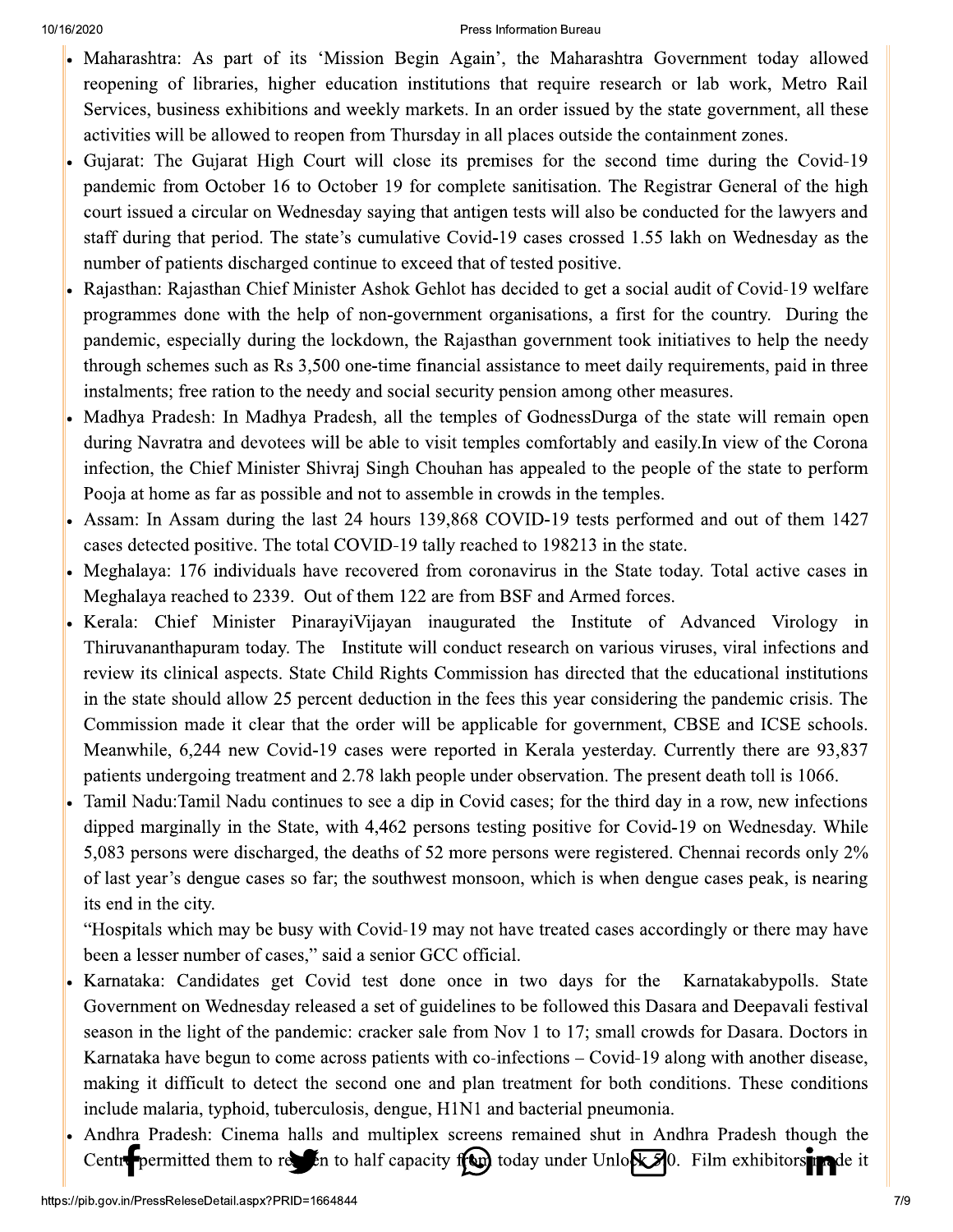clear that they could not resume shows given the various constraints, primarily the steep maintenance costs and lack of new movies for screening as film shootings did not happen for more than five months now due to the coronavirus-induced lockdown. Moreover, each theatre has to spend at least Rs 4 lakh for implementing Covid-19 rules as per the SOPs issued by the Information and Broadcasting Ministry, coupled with other expenses. Meanwhile, TTD chairman YV Subba Reddy was diagnosed with corona.

Telangana: 1432 new cases, 1949 recoveries & 8 deaths reported in the last 24 hours; out of 1432 cases, 244 cases reported from GHMC. Total cases: 2,17,670; Active cases: 23,203; Deaths: 1249; Discharges: 1,93,218. To support the on-going efforts of the government to fight Covid-19, the Apollo Hospitals on Thursday said it is prepared to administer 10 lakh Covid-19 vaccines on a daily basis. Whenever the Union government makes a vaccine available, the Apollo Hospitals will leverage its robust pan-India web of 19 medicine supply hubs with cold chain facilities and use its 70 hospitals, over 400 clinics, 500 corporate health centres and nearly 4,000 pharmacies along with their digital platform to administer the vaccine.

## **FACT CHECK**